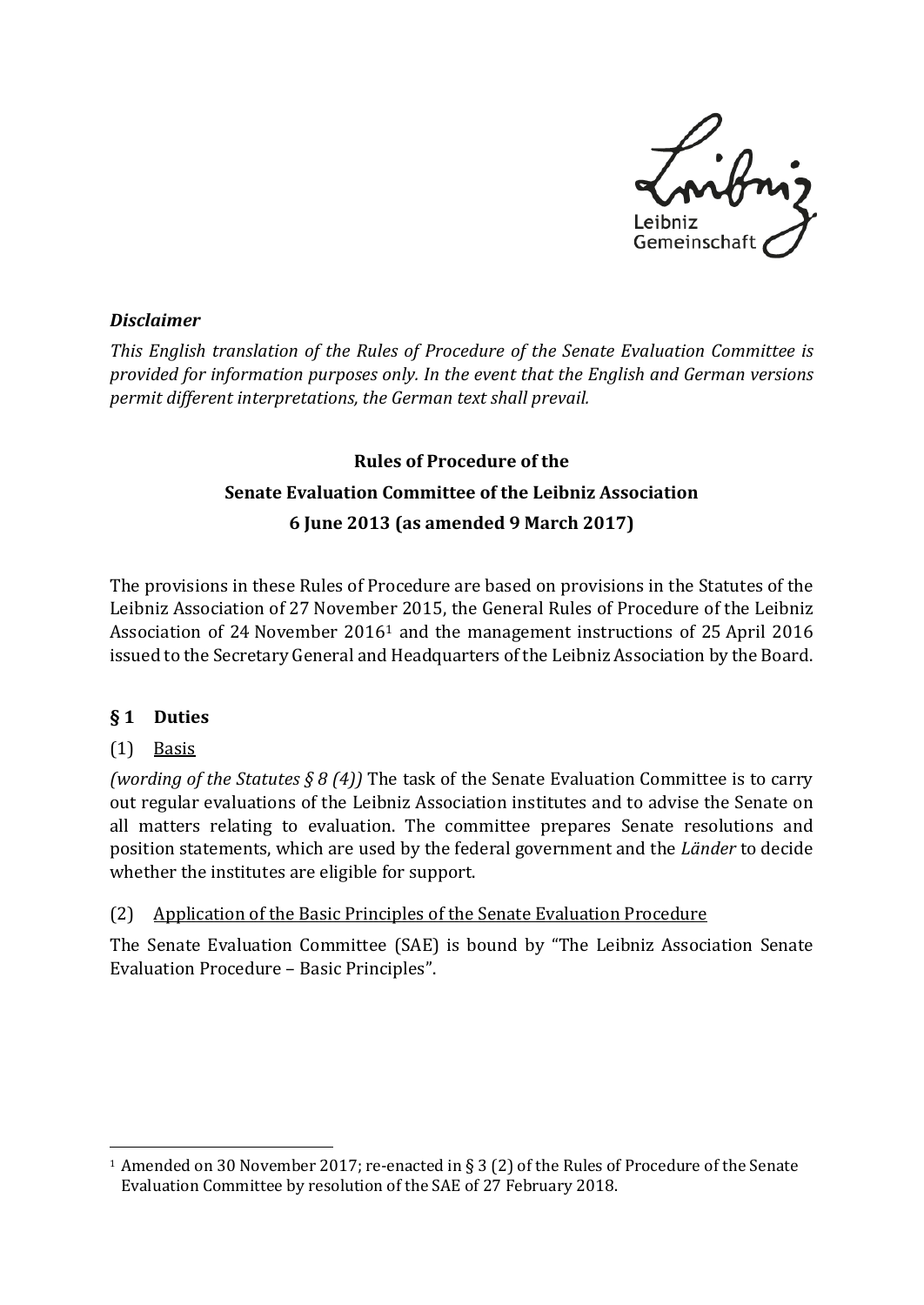## **§ 2 Rules of Procedure**

# $(1)$  Basis

*(wording of the Statutes § 8 (5))* The Senate Evaluation Committee carries out its tasks with full autonomy.

# (2) Adopting the Rules of Procedure

The Senate adopts the Rules of Procedure of the Senate Committee on the basis of a proposal from the SAE. The SAE adopts this proposal concerning the Rules of Procedure with a majority of two-thirds of eligible votes cast (abstentions do not count as votes cast). The Board of the Leibniz Association shall be responsible for putting into effect the Rules of Procedure adopted by the Senate.

### (3) Deviation from the Rules of Procedure

The SAE may deviate from the Rules of Procedure in individual cases by a unanimous decision, subject to the Statutes and the General Rules of Procedure of the Leibniz Association.

# **§ 3 Members**

# (1) Basis

*(wording of the Statutes § 8 (2))* The members of the Senate Evaluation Committee are appointed by the Senate. They should reflect the scientific spectrum of the Leibniz Association. The committee consists of the members appointed by the Senate from within its own ranks, representatives delegated by the federal and *Länder* governments, and other scientists nominated by the Senate Evaluation Committee for appointment by the Senate, based on proposals from the Sections and from members of the Senate Evaluation Committee. Employees of member institutes may not be committee members.

### (2) Respect for equality and diversity

*(wording of the General Rules of Procedure § 2 (5))* Due consideration is given to equality and diversity aspects when nominating candidates for election to governing bodies and committees of the Leibniz Association.

### (3) Number of members and the groups from which they are drawn

The SAE has thirty voting members:

- (a) Four members elected to the SAE by the Senate from among its members. Their terms of office are based on the term of their membership of the Senate.
- (b) Twenty scientists elected by the Senate on the basis of proposals from the SAE. The term of office is four years (renewable once).
- (c) Three members representing the federal government and three members representing the *Länder*, nominated by the committee of the Joint Science Conference (GWK). The GWK committee can nominate deputies for these members.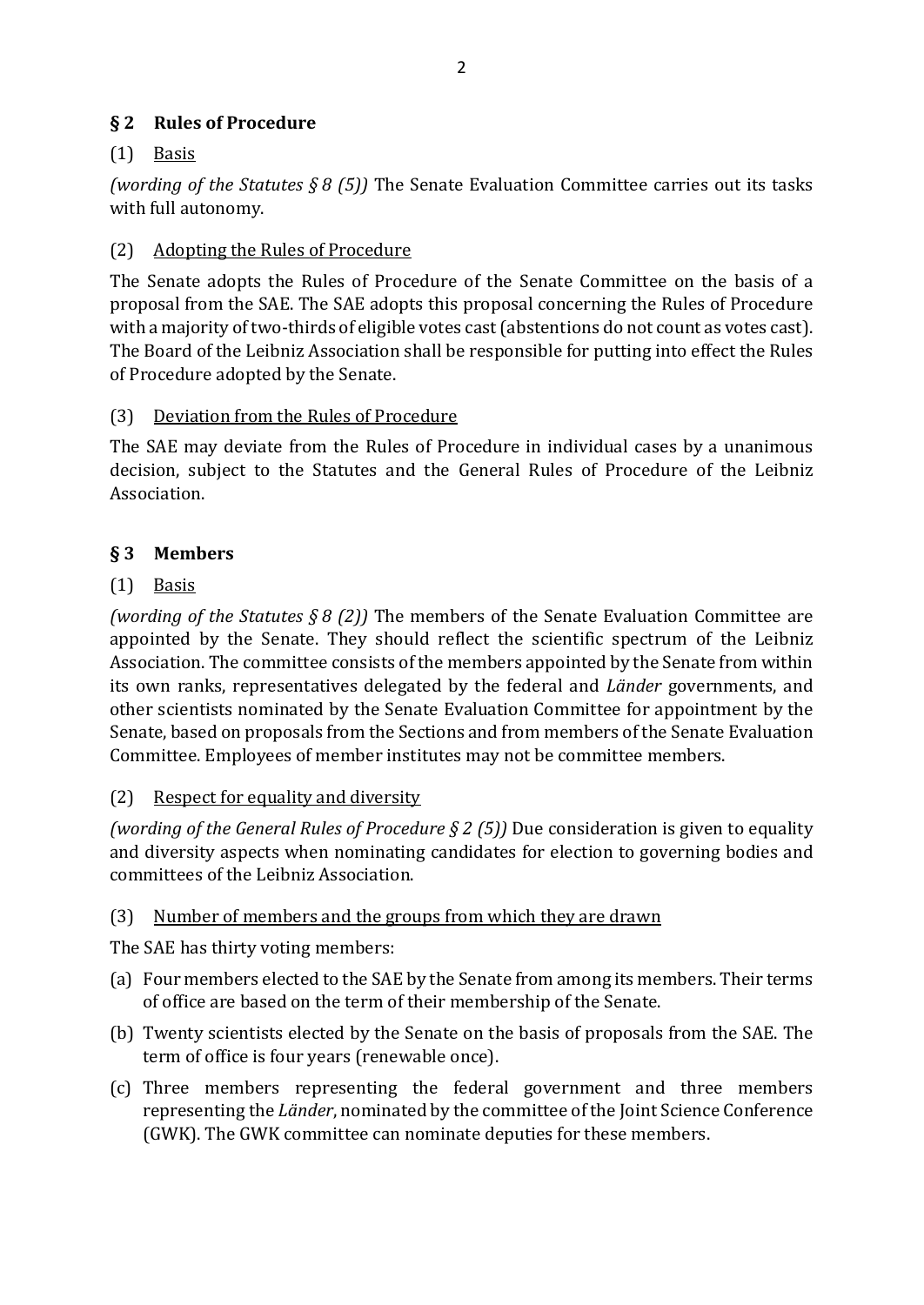#### (4) Election of members under 3 (b)

For the election of a member under 3 (b), the SAE supplies the Senate with a ranked list of candidates, which should not contain more than three names.

For this purpose, the chairpersons of the SAE, in consultation with the Leibniz Association's scientific representative in the SAE, establish for which specialist field proposals should be requested for a candidate list.

Those entitled to make proposals are the voting members of the SAE and the Sections of the Leibniz Association. The period for submitting proposals is at least eight weeks.

On the basis of the proposals, the two chairpersons of the SAE, in consultation with the scientific representative of the Leibniz Association, supply the SAE with a ranked list of candidates. This list may contain up to five names.

On the basis of the candidate list supplied, the SAE, after a discussion, votes in a secret ballot on a ranked list of no more than three names.

Provided this list achieves the majority of eligible votes cast, it is presented to the Senate for a vote. If the list does not achieve a majority of eligible votes cast, the discussion on the ranking is resumed and a secret ballot is held on a new ranked list, which is presented to the Senate for a vote.

### (5) Non-voting members, officers with the right to take part in meetings

Non-voting members of the SAE are: a representative of the Executive Board of the Leibniz Association, the Secretary General of the Joint Science Conference and the head of the Evaluation Division.

The members of the Board and the Secretary General of the Leibniz Association are entitled to take part in SAE meetings.

# **§ 4 Chair**

# (1) Basis

*(wording of the Statutes § 6 (1))* The Senate consists of: [...] the chairperson of the Senate Evaluation Committee as a non-voting member.

# (2) Duties

The SAE is headed by a chairperson. The chairperson reports to the Senate of the Leibniz Association on the work of the SAE, especially the SAE proposals for position statements on Leibniz institutes. They represent the committee to the outside world.

### (3) Representation

If the chairperson is unable to carry out their duties, a deputy chairperson takes on the tasks of the chairperson.

In SAE meetings, if both chairpersons are unable to carry out their duties, the eldest present and voting scientific member of the SAE chairs the meeting.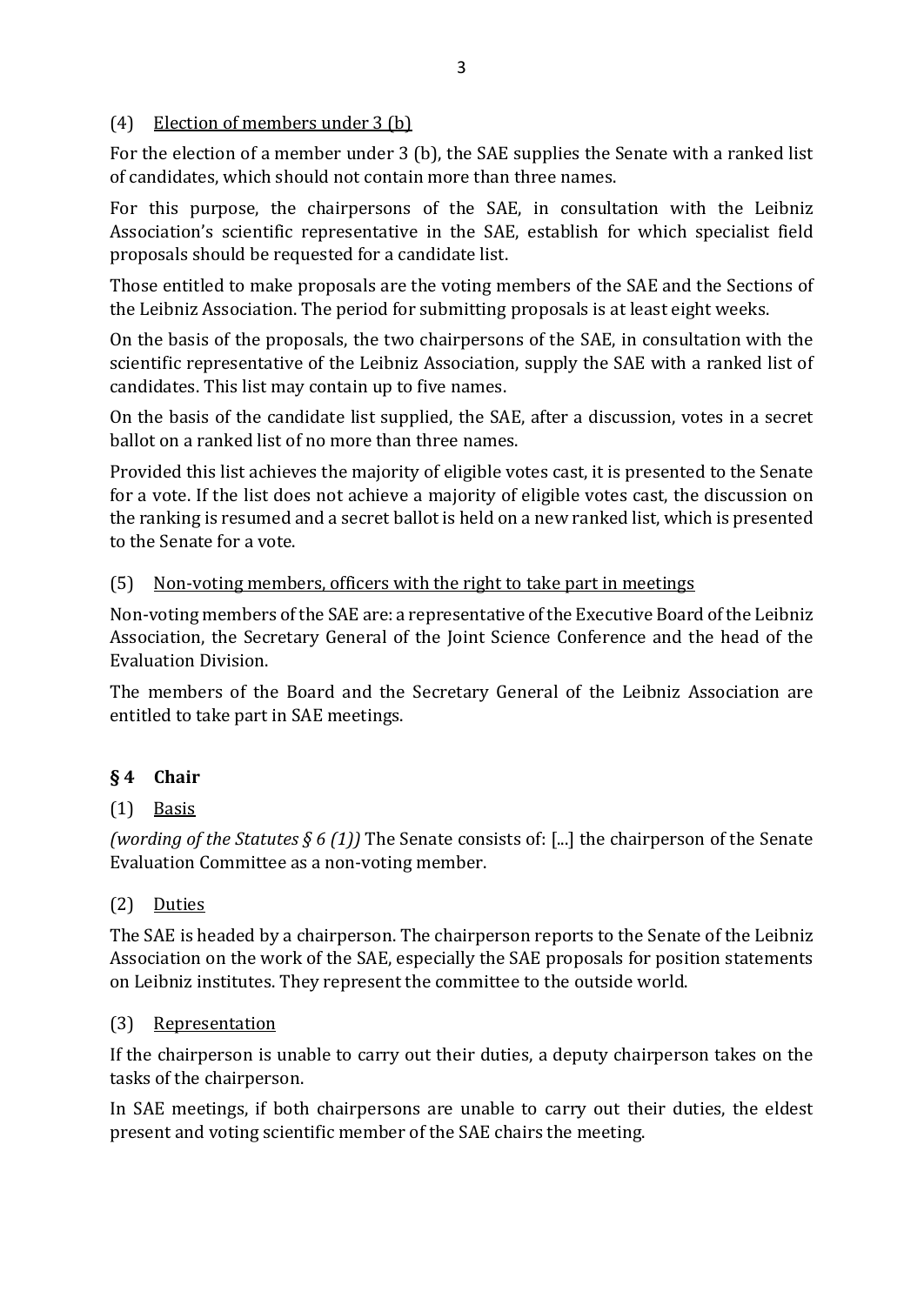## (4) Elections

The chairperson and deputy chairperson are elected by the voting members from among the members of the SAE, as a rule in a secret ballot. The term of office is two years (renewable). Those eligible for election are the members under  $\S 3(3)$  a) and b).

Those entitled to make proposals are the voting members of the SAE. The period for submitting proposals is at least eight weeks.

The candidate elected is the one with the absolute majority of eligible votes cast; abstentions are not counted as votes cast. If no candidate achieves an absolute majority in a first or second ballot, a third ballot is held. In the third ballot, the candidate elected is the one who receives the most eligible votes cast (relative majority). If the votes are tied, the election is decided by drawing lots.

# **§ 5 Meetings**

# (1) Convening

The SAE is convened at least once a year by the chairperson or at the request of at least half of the voting members. Invitations to a meeting are sent out at least four weeks before the date of the meeting. The meeting documents should be sent at least two weeks before a meeting.

### (2) Participation of guests

Guests may take part in meetings in an advisory capacity. The SAE decides by a majority of its members on the participation of guests, on the basis of a proposal from the chairperson.

### (3) Agenda

The chairperson proposes an agenda when inviting members to a meeting. The members of the SAE can propose additional agenda items or modifications. The SAE decides on the agenda at the start of the meeting.

### (4) Minutes

SAE meetings are minuted. After being signed by the meeting chair, the minutes are presented to the SAE for approval within one month.

### (5) Confidentiality

The meetings of the SAE and the documents sent to the members are confidential.

### (6) Reimbursement of travel costs, expense allowance

Travel costs are reimbursed to SAE members in accordance with the provisions of Germany's Travel Expenses Act (*Bundesreisekostengesetz*), provided they do not already receive reimbursement in their official capacity. The members of the SAE under § 3 (3) a) and b) receive an expense allowance for attending meetings (day rate).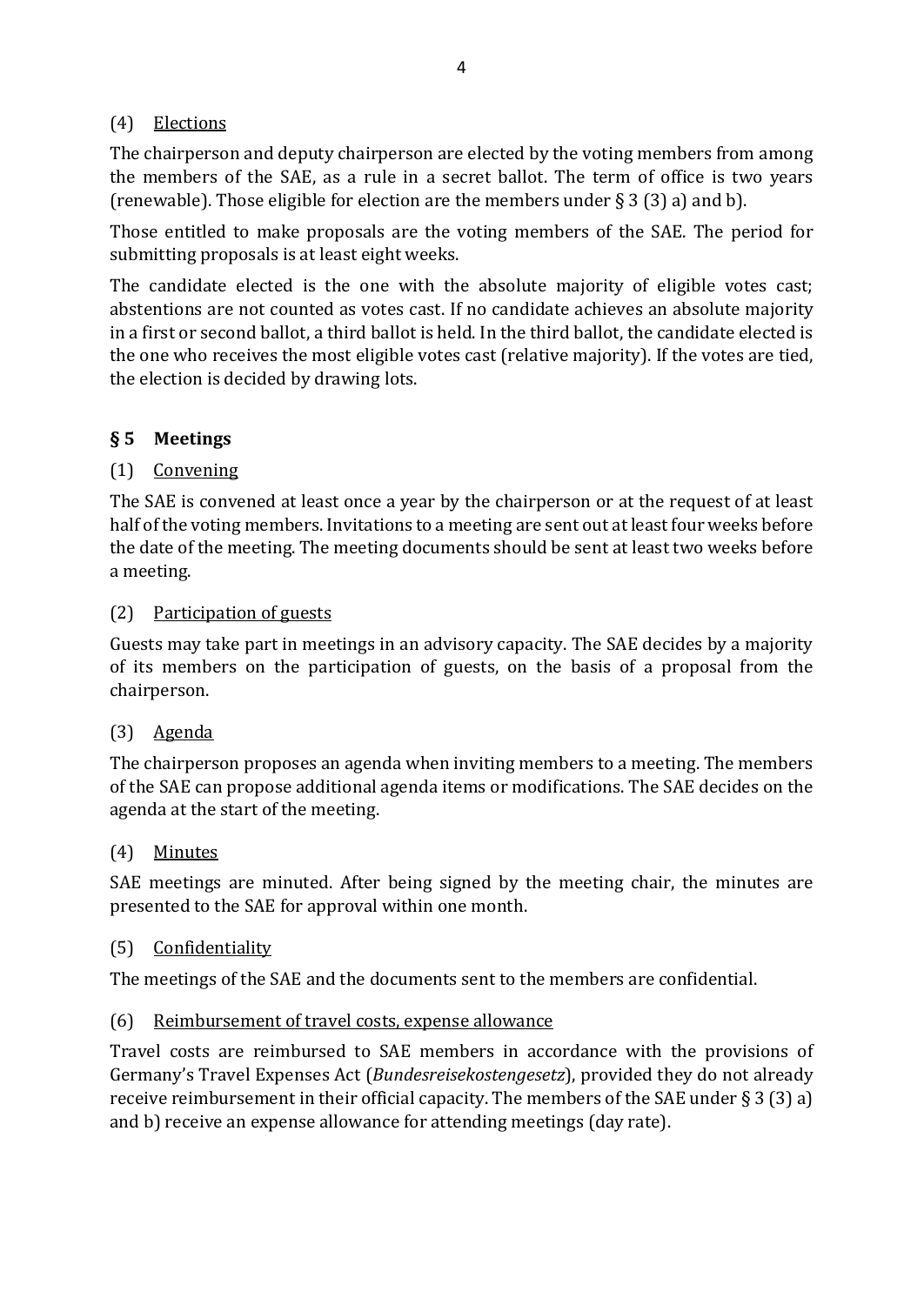## **§ 6 Resolutions**

# (1) Votes

Each voting member of the SAE has one vote. If a member is unable to attend a meeting of the SAE, they may transfer their vote to another voting member. A member who is present in a meeting and entitled to vote may vote on behalf of up to two other members in addition to his/her own vote.

# (2) Passing resolutions

The SAE adopts its resolutions with a majority of eligible votes cast (abstentions are not counted as votes cast). Different rules apply for the election of chairpersons of the SAE  $(S_4(4))$  and for resolutions concerning the Rules of Procedure  $(S_2(2))$  and  $(S_3)$ .

# (3) Quorum

An SAE meeting is quorate if more than half of its voting members are present or if the majority of votes are represented by those present.

# (4) Passing resolutions by written circulation procedure

The SAE may pass a resolution by written circulation procedure with a period of silence, provided this form of passing resolutions is agreed on during a meeting of the SAE. Resolutions passed by written circulation procedure should be limited to what is absolutely necessary. In particularly urgent cases, the chairperson may introduce a written circulation procedure to pass resolutions, provided they justify the necessity and no member raises an objection immediately.

# **§ 7 Appearance of bias**

# $(1)$  Basis

*(wording of the General Rules of Procedure § 6 (1) to (5))* When dealing with matters that could be advantageous or disadvantageous to individual Leibniz institutes or individuals, the rules of conflict of interest must be observed. Any potential bias must be reported.

Bias and potential conflicts of interest may arise from:

- − close academic collaboration in the past seven years or direct academic competition,
- − current or previous (less than seven years ago) membership of an institution under discussion,
- − membership of a committee, especially the scientific advisory council and/or supervisory board, of an institution under discussion,
- − a current or failed job application for a position at an institution, or
- − a close personal connection to people at an institution under discussion.

Where a cause for bias is found to exist, the chairperson shall decide on the consequences. If a member is excluded from the voting, they may not transfer any votes to another member and may not make use of any votes that others have transferred to them.